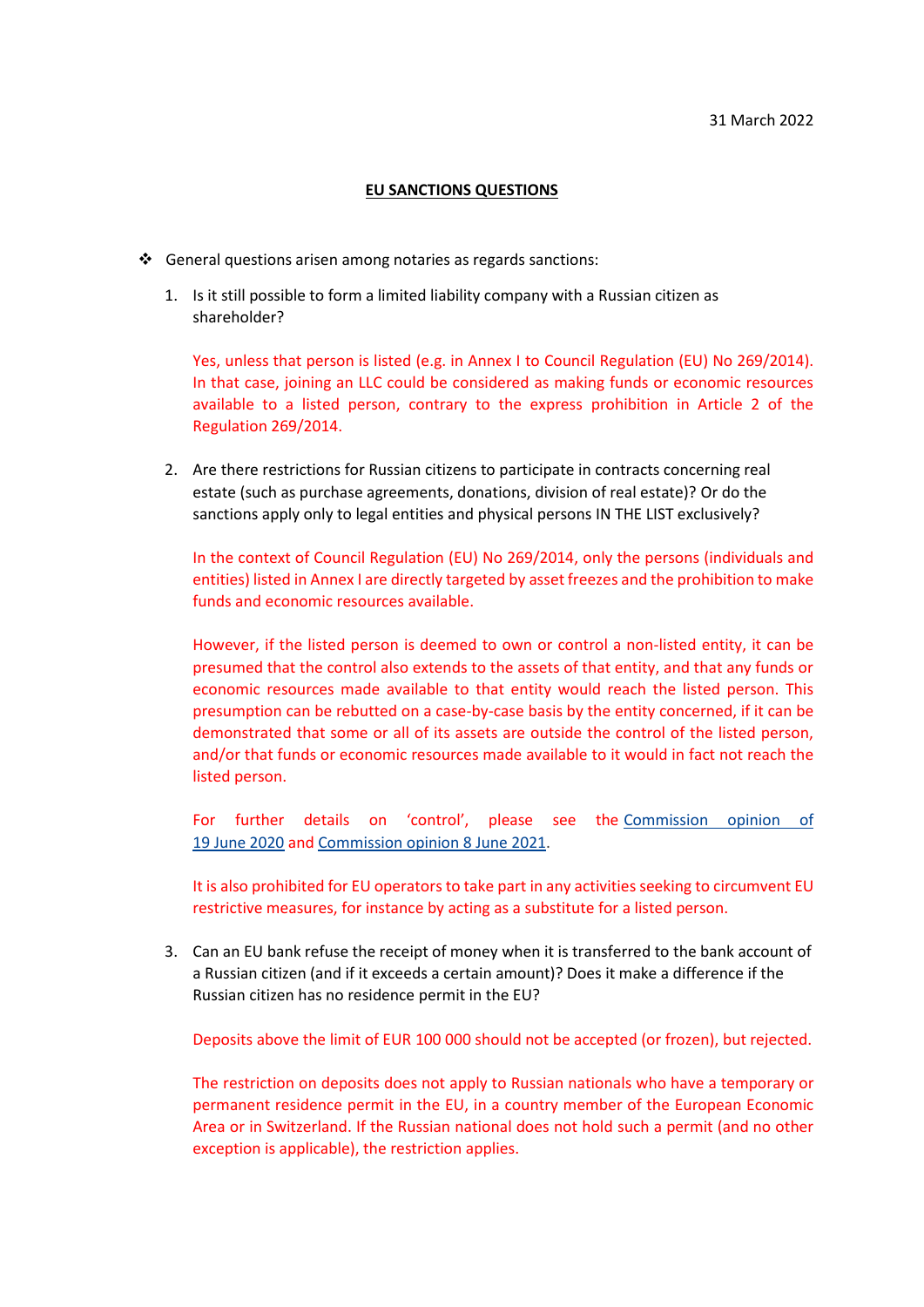4. Is it safe to deposit the purchase price in a notarial trust account if the buyer/seller is a Russian citizen?

There is no direct prohibition to deposit the purchase price is a notarial trust account. However, such accounts should not be used to circumvent the restrictive measures in any way.

Generally speaking, notaries must conduct due diligence for every transaction. There is no one-size-fits-all model of due diligence, which may depend – and be calibrated accordingly – on the business specificities and the related risk exposure. It is for each EU operator to develop, implement, and routinely update an EU sanctions compliance programme that reflects their individual business models, geographic and sectoral areas of operations and related risk-assessment. Note however that the obligations in EU restrictive measures are normally obligations of result, and the mere performance of due diligence does not shield the operator from responsibility in case of sanctions violations.

5. Does the involvement of a Russian citizen in an authentication procedure need to be reported to the FIU?

If the Russian citizen is present on the EU sanctions list, then the authentication procedure cannot result in any funds or economic resources being made available to him/her, whether directly or indirectly.

If red flags appear during the due diligence checks (in particular, presence on the EU sanctions list or links with a listed person), the Russian citizen's involvement should be reported to the FIU in line with national requirements.

6. If a Russian citizen sells immoveable property, in order to receive the purchase price, can they refer to an EU bank account? Can they refer to a bank account in a third country?

The restriction in Article 5b(1) of Council Regulation (EU) No 833/2014 concerns deposits from Russian nationals or natural persons residing in Russia or legal persons, entities and bodies established in Russia. It follows that EU operators are not prohibited from making payments into the accounts held by these persons in the EU or in third countries.

If the buyer fit one of the criteria in Article 5b(1), EU credit institutions would in principle not be able to receive the purchase price if the amount threshold was reached. According to Article 5b(4), the restriction does not apply to deposits which are necessary for non-prohibited cross-border trade in goods and services between the Union and Russia (though it is doubtful that real estate purchases could fall under "cross-border trade").

It should be noted that it is prohibited for EU operators to take part in any activities seeking to circumvent EU restrictive measures, for instance by acting as a substitute for a person referred to in Article 5b(1).

7. Is it possible for a Russian citizen to acquire immoveable property in the EU and transfer the purchase price from a bank account situated in the EU or in a third country, such as Switzerland or Russia?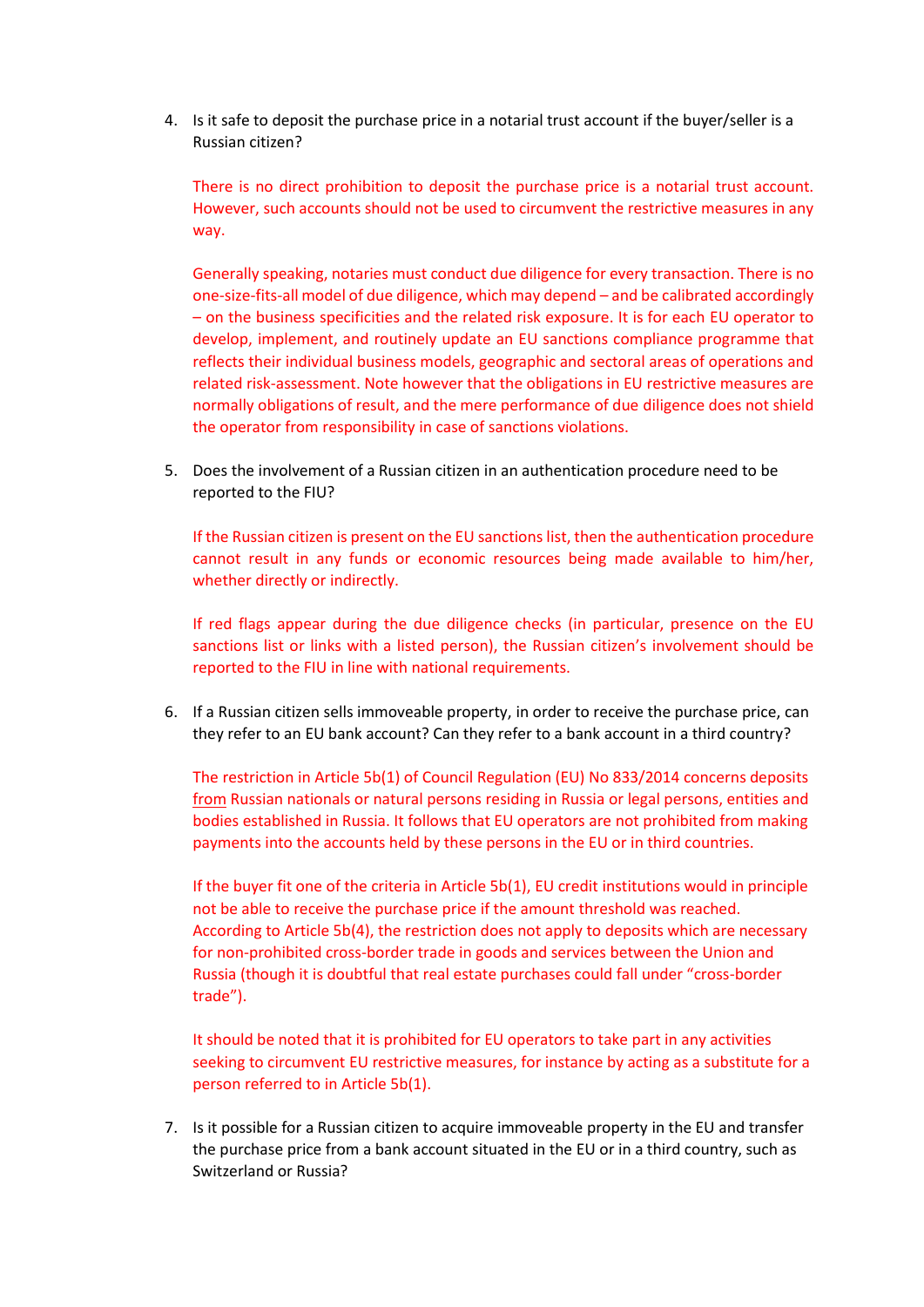The restrictive measures in force do not prohibit the acquisition of real estate in the EU (unless it is done by a person listed under Council Regulation (EU) No 269/2014).

The restriction in Article 5b(1) of Council Regulation (EU) No 833/2014 concerns any deposits from Russian citizens or natural persons residing in Russia or legal persons, entities and bodies established in Russia. According to Article 5b(4), however, this does not apply to deposits which are necessary for non-prohibited cross-border trade in goods and services between the Union and Russia (though it is doubtful that real estate purchases could fall under "cross-border trade").

It should be noted that it is prohibited for EU operators to take part in any activities seeking to circumvent EU restrictive measures, for instance by acting as a substitute for a person referred to in Article 5b(1).

8. Does it make a difference in any of these cases, if the Russian citizen also has another citizenship (EU or non EU)?

If the Russian citizen has EU citizenship or the citizenship of a country member of the EEA or of Switzerland, then the restriction in Article 5b(1) does not apply – as per Article 5b(3).

Note also that, if the Russian citizen has EU citizenship, he/she will be personally bound by all obligations in the Regulation, including the prohibition to take part in activities that seek to circumvent EU restrictive measures.

9. And if the Russian citizen has permanent or temporary residence in the country?

As above, if the Russian citizen has a residence in an EU Member State, a country member of the EEA or Switzerland.

10. As regards company law: What to consider if the company's registered office is in the EU or Switzerland and the shareholder and/or director is a Russian citizen?

In the context of Council Regulation 269/2014, only the persons (individuals and entities) listed in Annex I are directly targeted by asset freezes and the prohibition to make funds and economic resources available.

However, if the listed person is deemed to own or control a non-listed entity (be it in the EU or elsewhere), it can be presumed that the control also extends to the assets of that entity, and that any funds or economic resources made available to that entity would reach the listed person. This presumption can be rebutted on a case-by-case basis by the entity concerned, if it can be demonstrated that some or all of its assets are outside the control of the listed person, and/or that funds or economic resources made available to it would in fact not reach the listed person.

For further details on 'control' and how this assessment can be performed, please see the [Commission opinion of 19](https://ec.europa.eu/info/files/200619-opinion-financial-sanctions_en) June 2020 and [Commission opinion 8](https://ec.europa.eu/info/files/opinion-application-financial-sanctions-council-regulation-eu-no-269-2014-territorial-integrity-sovereignty-and-independence-ukraine_en) June 2021.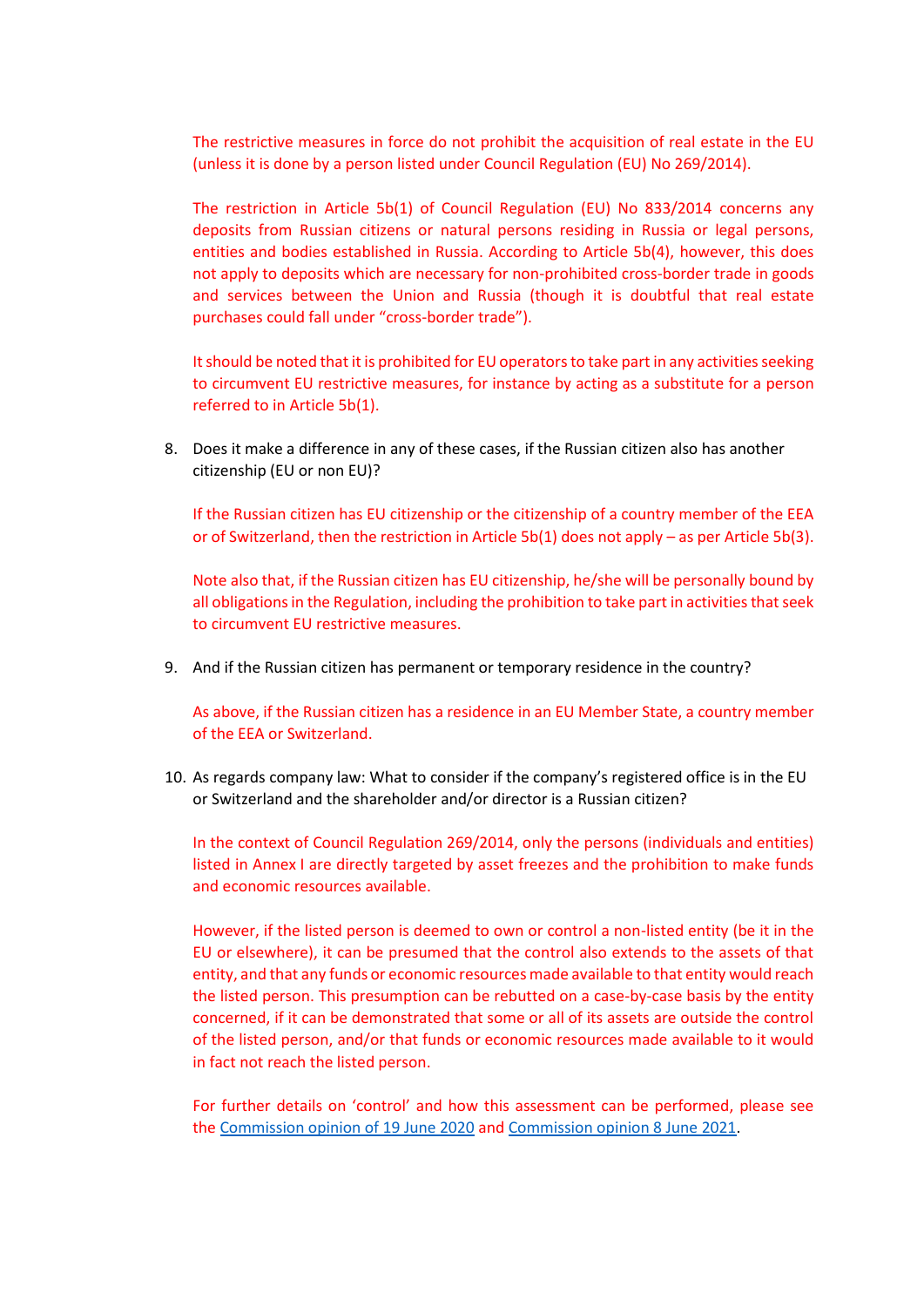11. If a notary shall authenticate the formation of a EU limited liability company including two Russian shareholders who are not on the sanctions list, can the notary authenticate the formation of a company even if the purpose of the company is the development of goods which might be considered as "dual use" items falling under the Sanctions Regulation?

In principle, yes, provided that there is no circumvention.

However, the notary should point the shareholders to the restrictions on the export of dual-use goods, as any such exports can activate the liability of the company and of the persons involved in the export.

In parallel, the FIU should be alerted about the creation of the company and its likely business activities.

12. How does the notary handle cases in which a Russian citizen who appears on the sanctions list is involved in a transaction through a multi-level holding structure? Does any involvement at any level of the structure result in the sanctions provided for in Article 2 of Regulation (EU) 269/2014 and the mandatory reporting under Article 8 of Regulation (EU) 269/2014?

Any involvement by a listed person or a person associated with a listed person must be treated as an immediate red flag. The notary must carry out appropriate due diligence in that regard.

For example, the notary should verify whether the potential transaction would result in funds or economic resources being made available (in this case, indirectly) to the listed person. The notary should also assess whether the listed person has ownership or control over the entities or other assets directly involved in the transaction can be a useful tool in this regard. For further details on 'control' and how this assessment can be performed, please see the [Commission opinion of 19](https://ec.europa.eu/info/files/200619-opinion-financial-sanctions_en) June 2020 and [Commission opinion 8](https://ec.europa.eu/info/files/opinion-application-financial-sanctions-council-regulation-eu-no-269-2014-territorial-integrity-sovereignty-and-independence-ukraine_en) June 2021.

If the notary concludes that the potential transaction would in fact result in funds or economic resources being made indirectly available to a listed person, in breach of EU restrictive measures, it should refuse to authenticate the transaction and report this to the national competent authorities and freeze any assets of the listed person already in possession of the notary (e.g. as proxy)

Even if the transaction is not concluded, authorities may still investigate EU business partners of the listed person. EU operators who are knowingly and intentionally involved in activities the **purpose** or effect of which is to circumvent EU restrictive measures (therefore, also in potential transactions) would be in breach of EU law.

 $\div$  Questions concerning the interpretation of Council Regulation (EU) 2022/328 of 25 February 2022, namely the following articles: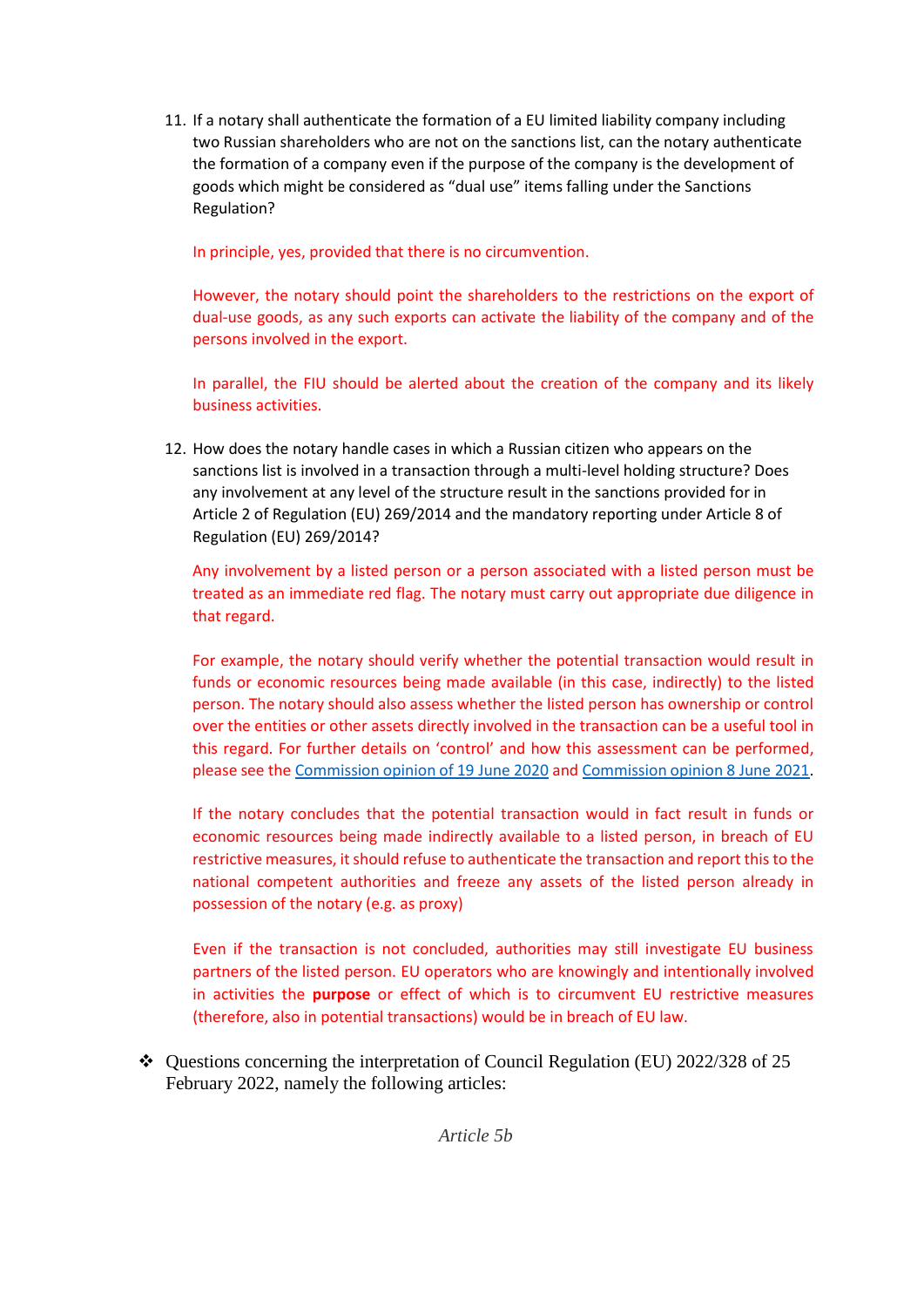*1. It shall be prohibited to accept any deposits from Russian nationals or natural persons residing in Russia, or legal persons, entities or bodies established in Russia, if the total value of deposits of the natural or legal person, entity or body per credit institution exceeds 100 000 EUR.*

*2. Paragraph 1 shall not apply to nationals of a Member State or natural persons having a temporary or permanent residence permit in a Member State,*

*3. Paragraph 1 shall not apply to deposits which are necessary for non-prohibited cross-border trade in goods and services between the Union and Russia.*

Regarding Art 5b, the Estonian FIU seems to be on the opinion that it should be interpreted widely and thus if a Russian citizen (who does not fall under the exception of para. 2) wants to sell his/her real estate in Estonia – the value of which is more than 100 000 euros – he/she should be prohibited from making this transaction. In this situation the sum is not deposited by a Russian national, but for a Russian national. Another question is, of course, the transfer of the sum after the transaction, but if she/he has, for example, a Swiss bank account, it would be possible.

The restriction in Article 5b(1) concerns any deposits **from Russian citizens or natural persons residing in Russia**. It follows that EU operators are not prohibited from making payments into the accounts held by these persons in the EU or in third countries. However, buyers who are Russian nationals or persons residing in Russia would not be able to deposit the sale price with EU credit institutions.

At the same time, EU operators are prohibited from taking part in any circumvention of the Regulation, including by acting as a substitute for the persons referred to in Article 5b(1).

The Russian national is entitled to withdraw funds or leave them in his/her account. He/she can transfer them to EU persons if any of the exceptions apply, including those in Article 5b(3).

## *Article 5d*

*1. By way of derogation from Article 5b(1), the competent authorities may authorise the acceptance of such a deposit, under such conditions as they deem appropriate, after having determined that the acceptance of such a deposit is:* 

*(a) necessary for humanitarian purposes, such as delivering or facilitating the delivery of assistance, including medical supplies, food, or the transfer of humanitarian workers and related assistance or for evacuations; or* 

*(b) necessary for civil society activities that directly promote democracy, human rights or the rule of law in Russia.* 

*2. The Member State concerned shall inform the other Member States and the Commission of any authorisation granted under paragraph 1 within two weeks of the authorisation.*